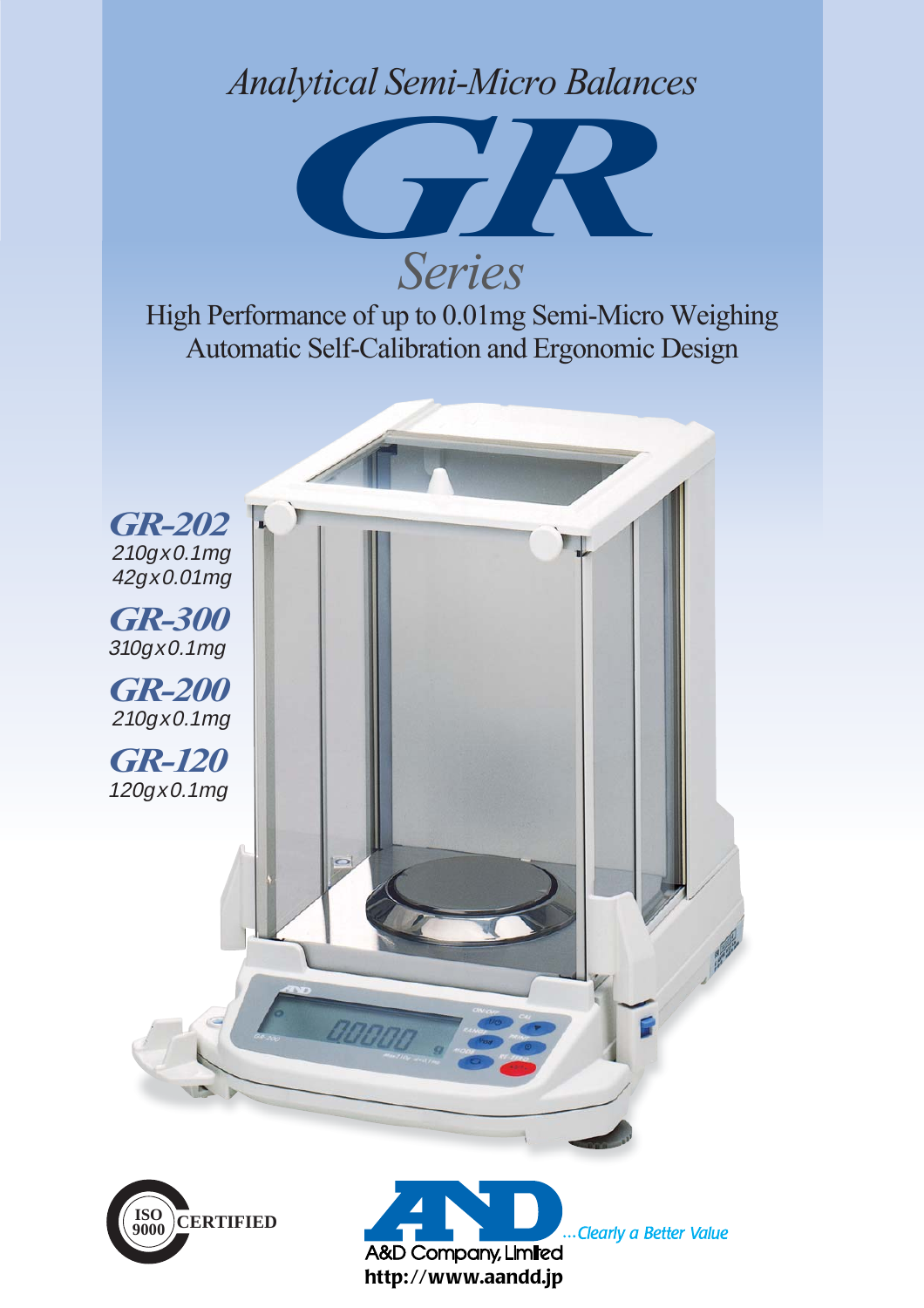# *Superb "New Generatio Speedy* **&** *Simple Operation to Maximize Performanace*

## *Easy Access Door*

A unique system allows the user to conveniently open or close the left or right side of the weighing chamber using a control lever.

This system allows quick and efficient access to the weighing chamber.



### *One Touch Calibration*

Allows quick calibration with one push of the CAL key.

#### *Automatic Adjustable Environment Setting*

Adapts automatically to the most suitable Environment Response Setting to minimize adverse external effects. "FAST", "MID" or "SLOW" is displayed.

## *Automatic Self Calibration*

Performs self calibration automatically when a change of ambient temperature exceeds the preset temperature range.

## *13 Multiple Weighing Units*

g, mg, pcs, %, oz, ozt, ct, mom, dwt, GN, tl, t (tola), m (messghal)

### *Two Layer Housing*

Durable construction minimizes negative effects of ambient temperature changes.

## *Splash Proof Keyboard and Display*

Protected from dust and spills.

### *Data Memory Function*

Stores up to 200 sets of weighing data. Data can be output using numerical codes.

## *GLP/GMP Compliant*

Allows GLP or LIMS balance management by outputting the Balance ID number and weight used to calibrate the balance. The data can be output to A&D's AD-8121B printer or a computer, indicating date, time, Balance ID number and calibration weight.

**ARE FOR SOLUTION** TO THE CLP THE CD C<sub>lear</sub> ACA ITD **%** 







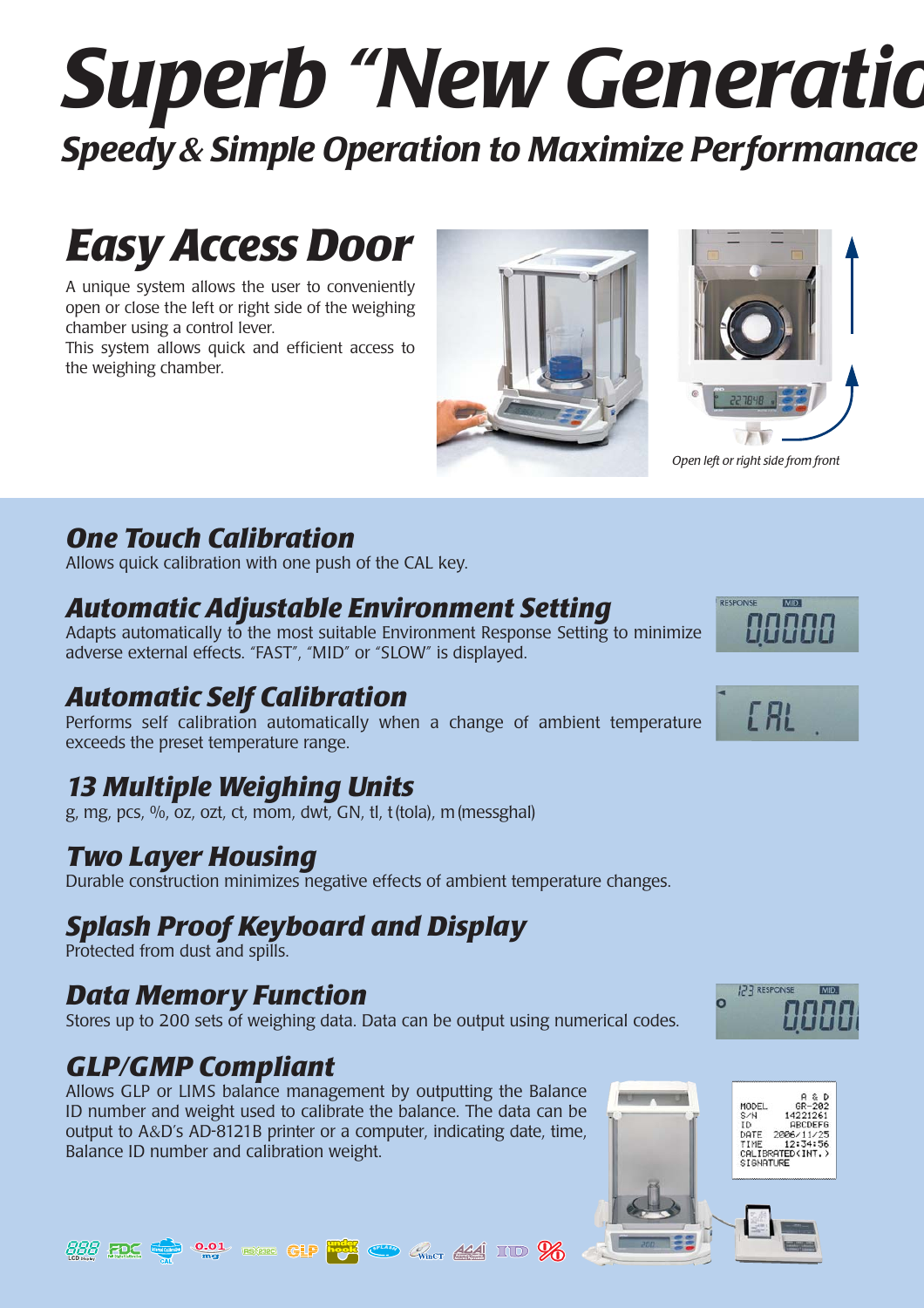# *on" Analysis!*



*The GR Series has a 30% smaller footprint compared with conventional balances. Its tall weighing chamber can accommodate large beakers.*

#### *Standard Underhook*

Ideal for density measurement and weighing magnetic substances

#### *Standard RS-232C*

Enables bi-directional communication with a PC or printer.

### *Quick Reference Card*

A fast and convenient operation guide.

### *WinCT–Window Communication Tools*

WinCT is Windows Communication Tools Software, providing easy transmission of weighing data from A&D Balances to a PC using RS-232C interface.

Data can be transferred in a manageable format limited only by a PC's capability.

#### **WinCT consists of three applications:**

- allows weighing data to be directly pasted into a Windows application such as EXCEL or WORD, but this application cannot use "commands" to control the balance. **RsKey**
- can transmit weighing data to a PC using a text file format and can transmit "commands" to control the balance. "Commands" include Calibrate, On/Off, Print, Query weight data, Re-zero, Range, Sample, Mode and Zero. **RsCom**
- **RsWeight** can retrieve weighing data from a balance and display it in graph form on a PC screen in realtime. Maximum, minimum, average, standard deviation and coefficient of variation values of data can be calculated and displayed.



RsCom, RsKey and RsWeight offer user selectable time, date, sequential #, interval transmission and GLP/GMP data. A readme file contains all setup, operation & troubleshooting guides.